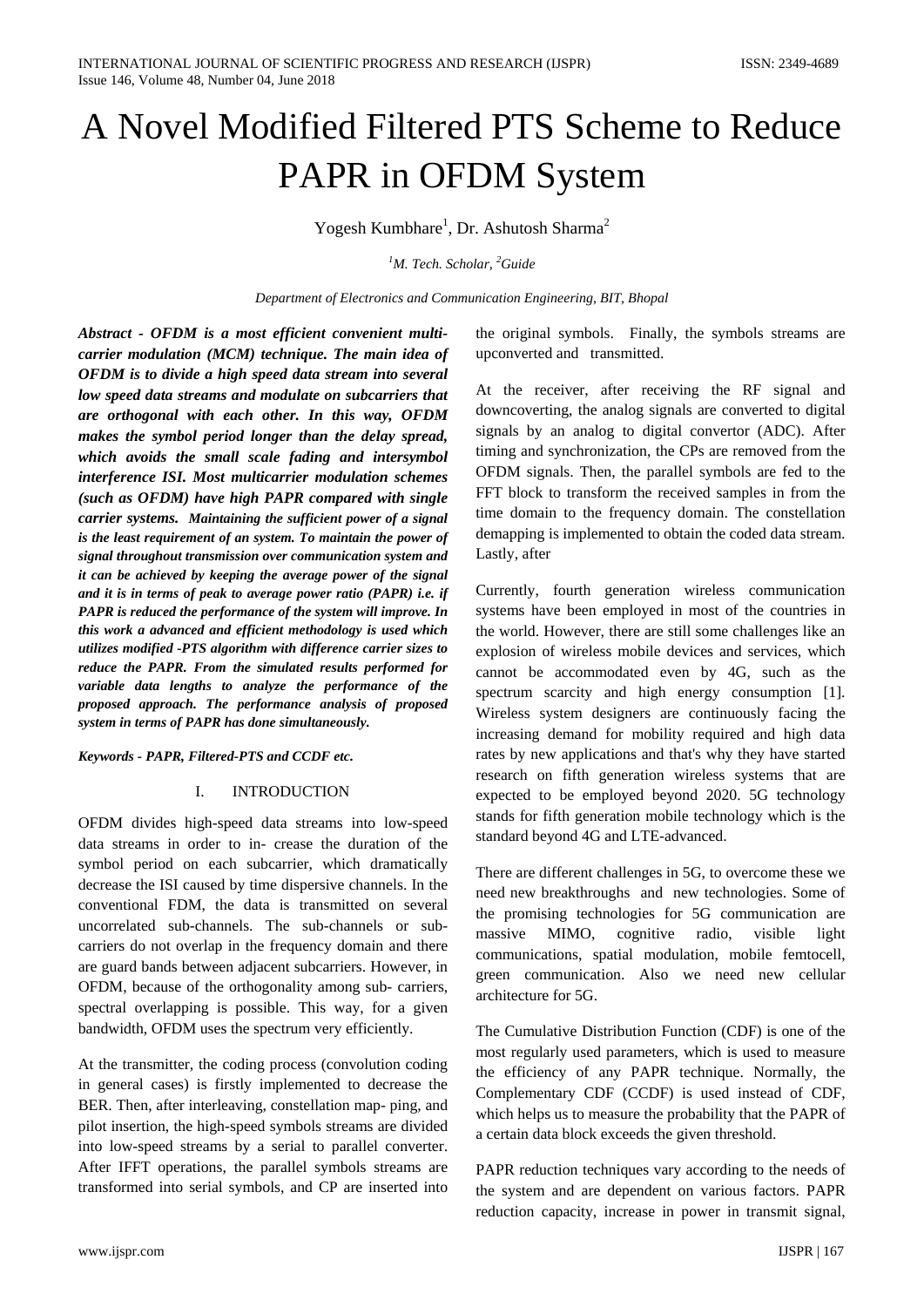INTERNATIONAL JOURNAL OF SCIENTIFIC PROGRESS AND RESEARCH (IJSPR) ISSN: 2349-4689 Issue 146, Volume 48, Number 04, June 2018

loss in data rate, complexity of computation and increase in the bit-error rate at the receiver end are various factors which are taken into account before adopting a PAPR reduction technique of the system.

A very high PAPR in OFDM systems requires high power amplifiers (HPA) to have a large linear region, which decreases the power efficiency. Moreover, the receivers also need to have amplifiers and A/D converters that have a large linear region. Therefore, a high PAPR decreases an OFDM system's performance and efficiency. To solve this problem, many researchers have proposed different PAPR reduction schemes, such as companding and clipping.

The PAPR reduction techniques on which we would work upon and compare in our later stages are as follows:

## *a. Amplitude Clipping and Filtering*

A threshold value of the amplitude is set in this process and any sub-carrier having amplitude more than that value is clipped or that sub-carrier is filtered to bring out a lower PAPR value.

# *b. Selected Mapping*

In this a set of sufficiently different data blocks representing the information same as the original data blocks are selected. Selection of data blocks with low PAPR value makes it suitable for transmission.

### *c. Partial Transmit Sequence*

Transmitting only part of data of varying sub-carrier which covers all the information to be sent in the signal as a whole is called Partial Transmit Sequence Technique.

# II. PEAK TO AVERAGE POWER RATIO

When in time domain all the *N* subcarriers are added up constructively, they produce a peak power that is *N* times greater than the average power of the signal. The *PAPR* is calculated by the following equation

$$
PAPR = \frac{\max(\vec{k}^2(t))}{\text{mean}(x^2(t))}
$$

Where  $x(t)$  is the amplitude of the signal.

The peak power of the OFDM signal, regarding the worst case when all the subcarriers are added-up constructively, is the sum of all the *N* subcarriers:  $1 \cdot N = N$ . The mean power of the OFDM signal is the sum of all the values of the signal, which is actually *N*, divided by the total number of subcarriers, which is also *N*. Therefore the maximum *PAPR* is:

$$
PAPR_m = \frac{N}{\frac{N}{N}} = N
$$

This maximum *PAPR* increases whenever the number of subcarriers increases. Thus, if *N* →¥⇒*xk* becomes Gaussian distributed, for  $k = 1, \dots, N$ , which means that

$$
P(x_k < PAPR_m) < 1
$$

When the number of subcarriers tends to ¥ this probability gives

$$
\lim_{N\downarrow\infty}\prod_{k=1}^N P(x_k < PAPR_m) = 0
$$

If the above statement represents the probability of a signal *xk* to have a smaller *PAPR* than the given one *PAPRm*, the probability of the signal to have a *PAPR* greater than *PAPRm* is

$$
\lim_{N \underset{n}{\infty}} (1 - \prod_{k=1}^{N} P(x_k < PAPR_m)) = 0
$$

The above statement can be better understood shows the complementary cumulative distribution function (CCDF) of an OFDM signal. The CCDF denotes the probability of a signal to have a higher *PAPR* than a threshold *PAPRm*, so in the figure, horizontal and vertical axes represent the threshold values of *PAPR* and the CCDF respectively.

### III. PROPOSED METHODOLOGY

The implementation of proposed PAPR elimination scheme has done on Matlab Simulink. The PAPR of the OFDM based wireless communication system is reduced to achieve better performance of the system. The proposed methodology is shown in the figure below. The major sections (blocks) of the OFDM based wireless communication system considering AWGN channel displayed in the Fig. 3.1.



# Fig. 3.1 Block Diagram of Proposed Lower PAPR OFDM System.

The first block modulates the data using QPSKmodulation. The modulated signal followed by pilot generation block and pass through OFDM system in which IFFT operation is performed after that transmitting signal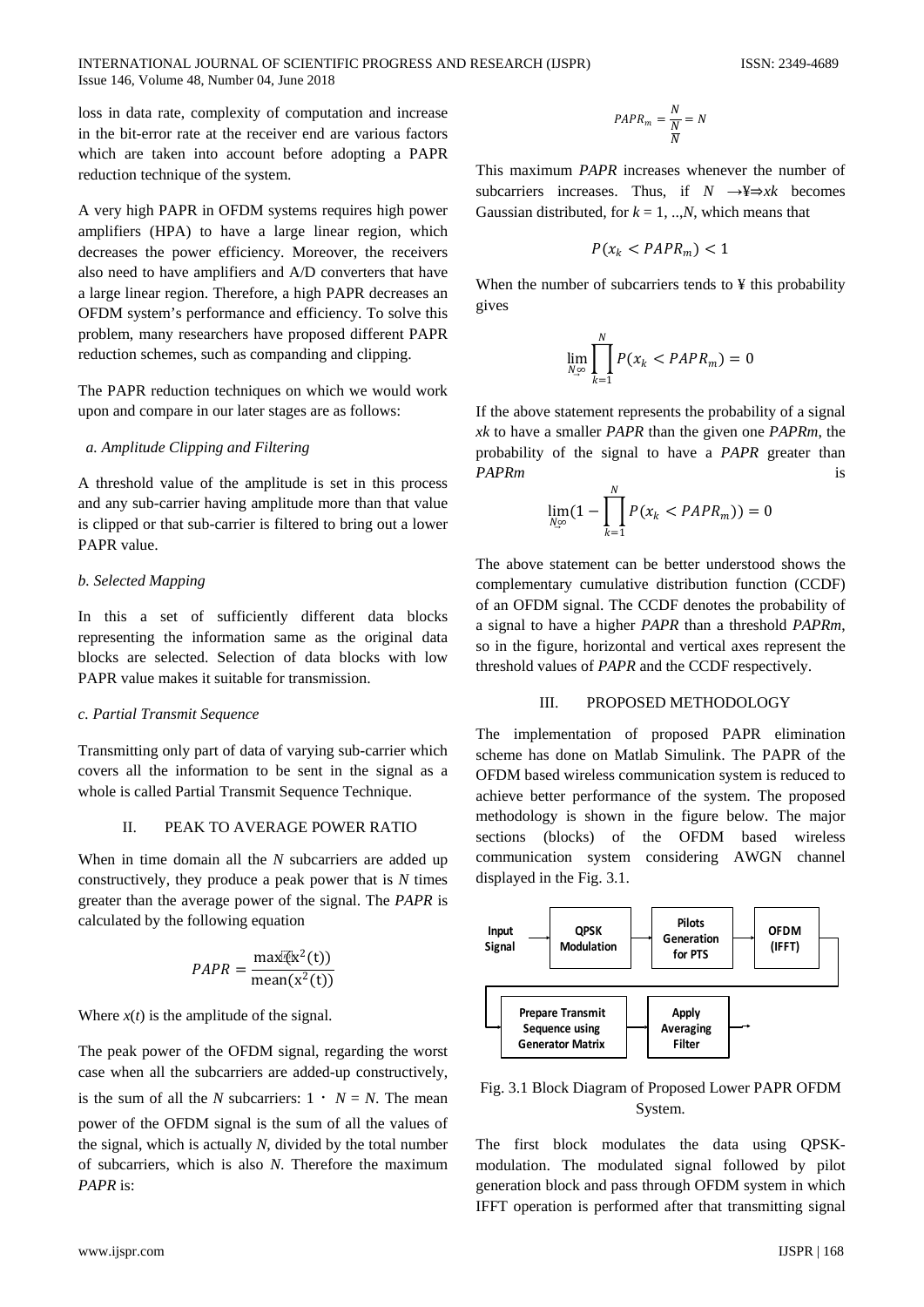is generating with the help of generator matrix followed by filtering. After that all the powers are calculated to get the PAPR.

The flowchart of the proposed system is explained in the Fig. 3.2 where execution of the simulation model to reduce PAPR is shown. The steps are as follows:

Step 1: Variables need to be initialized to create simulation environment

Step 2: Generate random data to transmit through system



Figure 3.2 Flow chart of proposed methodology to reduce PAPR.

Step 3: QPSK modulation is applied on Signal

Step 4: Randomly Generate Pilots

Step 5: Distribute Signal with Pilots

Step 6: Apply IFFT operation i.e. OFDM Modulation

Step 7: Generate Transmit Sequence using Generator Matrix

Step 8: Find Optimum/Best (partial) Values

Step 9: Applying Averaging Filter

Step 10: Calculate Peak and Average Powers

Step 11: Calculate PAPR

Step 12: Categorize PAPR for CCDFs

Step 13: Compare and display results

# IV. SIMULATION RESULTS

The proposed system is explained in the previous section is simulated on the simulation tool and shown performance of the system in terms of peak to average power ratio (PAPR) vs. complementary cumulative distribution function (CCDF).

The CCDF computes the power complementary cumulative distribution function (CCDF) from a time domain signal. The CCDF curve shows the amount of time a signal spends above the average power level of the measured signal, or equivalently, the probability that the signal power will be above the average power level.

 $CCDF = P(PAPR > PAPR_0) = 1 - (1 - \exp (PAPR_0))^N$ 

The *PAPR* is calculated by the following equation

$$
PAPR = 10 \log_{10} \left[ \frac{max(x^2(t))}{mean(x^2(t))} \right]
$$

Where  $x(t)$  is the amplitude of the signal.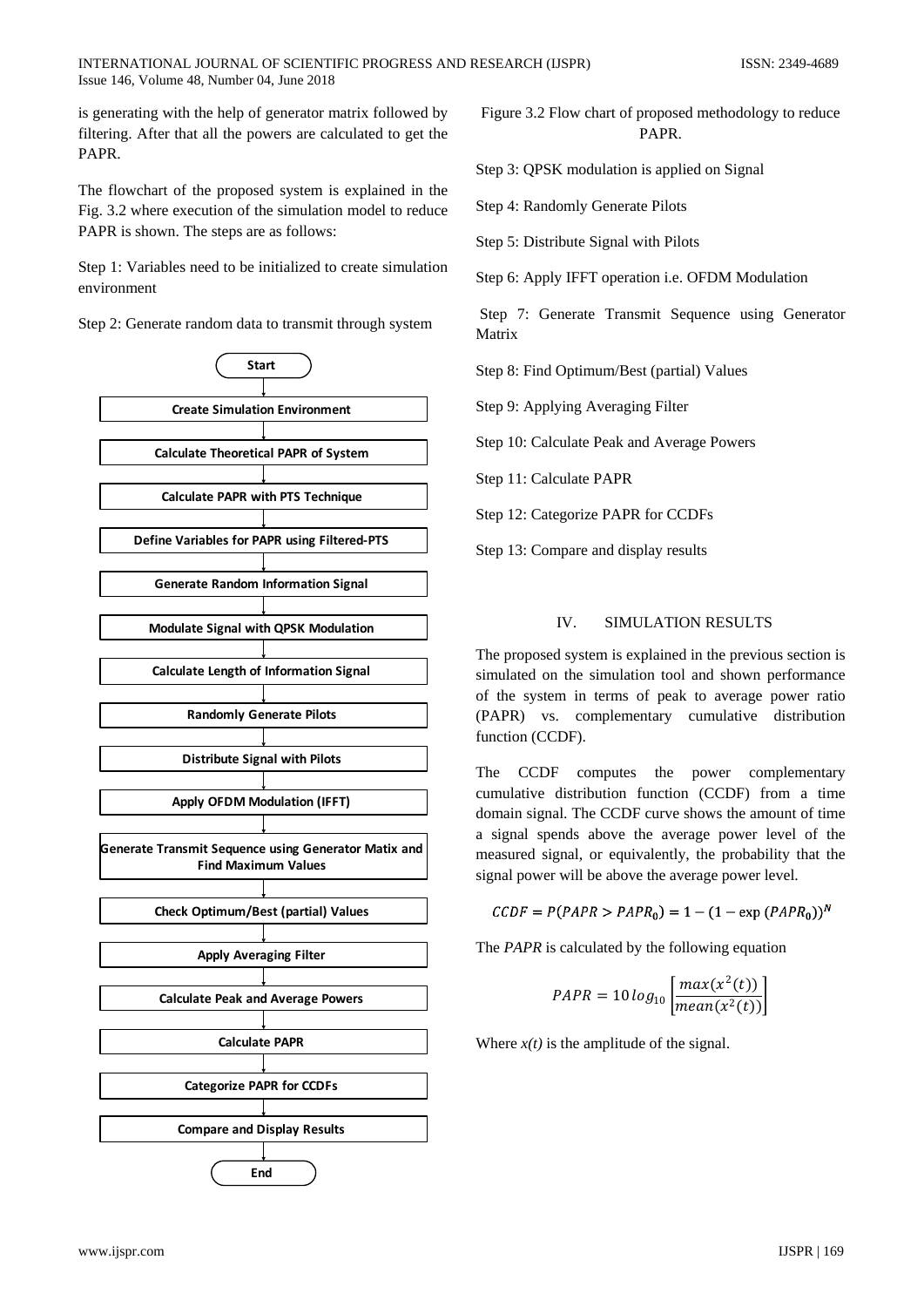

Fig. 4.1 PAPR Curve of Proposed Methodology using Partial Transmit Sequence with 64 Carriers and 1024 Symbols



Fig. 4.2 PAPR Curve of Proposed Methodology using Partial Transmit Sequence with 128 Carriers and 1024 Symbols



Fig. 4.3 PAPR Curve of Proposed Methodology using Partial Transmit Sequence with 256 Carriers and 1024 Symbols



Fig. 4.4 PAPR Curve of Proposed Methodology using Partial Transmit Sequence with 512 Carriers and 1024 Symbols





Table 1: Comparison of PAPR

| <b>CCDFs</b> | Previous using<br><b>SLM-PTS</b> | Proposed<br>Technique |
|--------------|----------------------------------|-----------------------|
|              |                                  | $\leq$ 3.5            |
|              | h.4                              | 52                    |
|              | 6.6                              | 5.8                   |
|              |                                  |                       |

### V. CONCLUSION AND FUTURE SCOPE

The problem of high peak-to-average-power ratio (PAPR) in orthogonal frequency division multiplexing (OFDM) systems and PAPR reduction schemes with very low complexity have been reviewed in this work and a novel modified filtered PTS scheme to reduce PAPR in OFDM system has been proposed in this work. The simulation and implementation of proposed work has done in Matlab. The simulation analysis of proposed system and its performance graphs are shown. From the simulation results it can be concluded that the PAPR of the system is lower with the increase in the number of carriers not symbols.